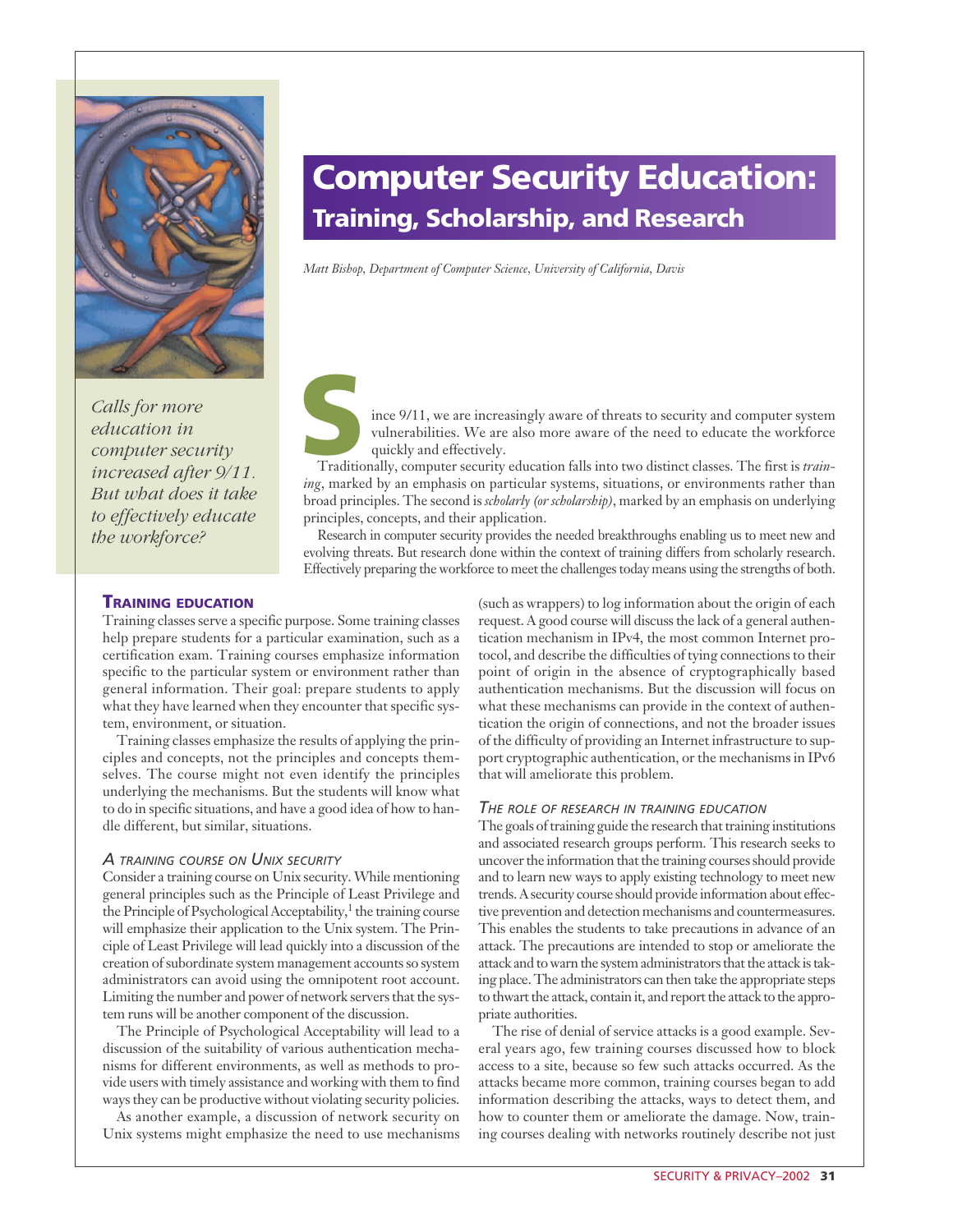the simple denial of service attacks, but also the more complex distributed denial of service attacks.

One part of research in this area studies trends in attacks. The organizations gather information from many sources. The data lets the researchers analyze the most recent attacks they encounter, giving them information on the nature of current attacks. By combining this with data on past attacks, the researchers might be able to establish trends. The instructors take this information and modify their courses to provide upto-date information on these attacks, the threats they realize, and the vulnerabilities they exploit.

A second part of this research is to use existing technologies in new ways. The goal is to provide insight into improving the security of an existing system without requiring untested, unknown mechanisms. A good example of this is Bastille Linux, a project to develop a set of tools to harden an off-the-shelf Linux system.2 The changes make the Linux system more difficult to break into in many environments. The tools are simple shell scripts and programs that do not present any new ideas or technology, but make effective use of existing ideas and technologies. This approach contributes to the use of more secure systems.

The drawback of this type of research lies in its short-term effects. Many systems are left unpatched against these attacks. The research does not explain the more fundamental problems of why the attacks worked in the first place and why these attacks still work. It does not help develop new systems resistant to attacks in general—only to particular attacks. The research reveals the exploited vulnerabilities. This is, of course, an important contribution, because it provides data that can guide the dissemination of information and help an organization establish priorities for patching vulnerabilities. But it does not speak to the issue of how to prevent the introduction of these vulnerabilities in the first place. Similarly, the use of existing technologies to harden existing systems does not eliminate inherent vulnerabilities. For example, Bastille Linux does not eliminate the root user on Linux systems. Fixing that requires the development of new technology.

# **SCHOLARLY EDUCATION**

Scholarly education focuses on principles and concepts and their application. A scholarly course in computer security would not provide the focused attention to topics likely to be asked on a certification exam. The course would provide an introduction to the ideas underlying computer security, and how those ideas are translated into policies, procedures, and mechanisms. A key feature is the focus on the ideas themselves.

Once general concepts are understood, the student examines how to apply them to specific situations. However, the applications are drawn from a wide variety of environments and systems, rather than from one particular environment and system. This distinguishes the applications from those offered in training courses. The applications are chosen to teach the student how to generalize and to work with a variety of environments.

Consequently, after completing a scholarly course on computer security, students typically need some training for specific environments and systems because, in all probability, they haven't learned about those systems. However, the student will probably require less training than other students who never studied the material taught in a scholarly class.

Furthermore, once trained, the students can apply their deeper understanding of concepts and principles to find improvements to current techniques and to suggest alternate approaches. In general, students with a background in scholarly education are more flexible and have a broader, deeper understanding than students with training limited to specific systems.

# *A SCHOLARLY COURSE ON COMPUTER SECURITY*

Consider an example of how a scholarly course would tackle the following issue. Michael Harrison and his colleagues demonstrated the impossibility of devising a generic algorithm to determine if a generic systems is secure.<sup>3</sup> A scholarly class would examine this result, and explore restrictions on the definition of "secure" and the nature of the systems that make devising such algorithms possible. Similarly, the class would study computer viruses in the context of malicious logic, and examine how defenses against computer viruses relate to defenses against other forms of malicious logic. The emphasis is to understand the general concepts, and not how to set configuration parameters on a particular system to prevent a computer virus from damaging that system.

#### *THE ROLE OF RESEARCH IN SCHOLARLY EDUCATION*

Scholarly research supports the notion of generality over specific technologies. A good scholarly research project seeks to prove or disprove something, or to understand a phenomenon better. The researchers better understand the limits to technology and to ideas, and create new approaches to solving problems.

For example, many organizations have several subordinate groups, each having its own security policy. The organization wants to derive a global security policy that meets the needs of all subordinate groups. This speaks to a more fundamental question: what are the conditions under which one can create a security policy that combines the security policies of the subordinate groups. Answering the fundamental question will provide an answer that many groups and organizations can use. It speaks to the broader issue of composition of security policies.

As a second example, consider how to test a system for security. For any particular system, and for a given definition of "secure," auditors can determine if the information on it is secure. It seems reasonable to believe we could modify these techniques to apply to any system, for any definition of "secure." This would solve the problem of determining whether any system is secure. Unfortunately, research demonstrates that the general question of information security is unanswerable.<sup>1</sup> No such algorithm, or family of algorithms, exists. This is an example of the benefit of scholarly research.

A different benefit is to understand the limits of technologies. For example, we want to know how resistant to attack a cryptosystem is. The strength of a cipher can be measured in many ways. Key length, resistance to carious cryptanalytic techniques, and the presence or absence of specific properties all give insight into the strength of a cryptosystem. But none